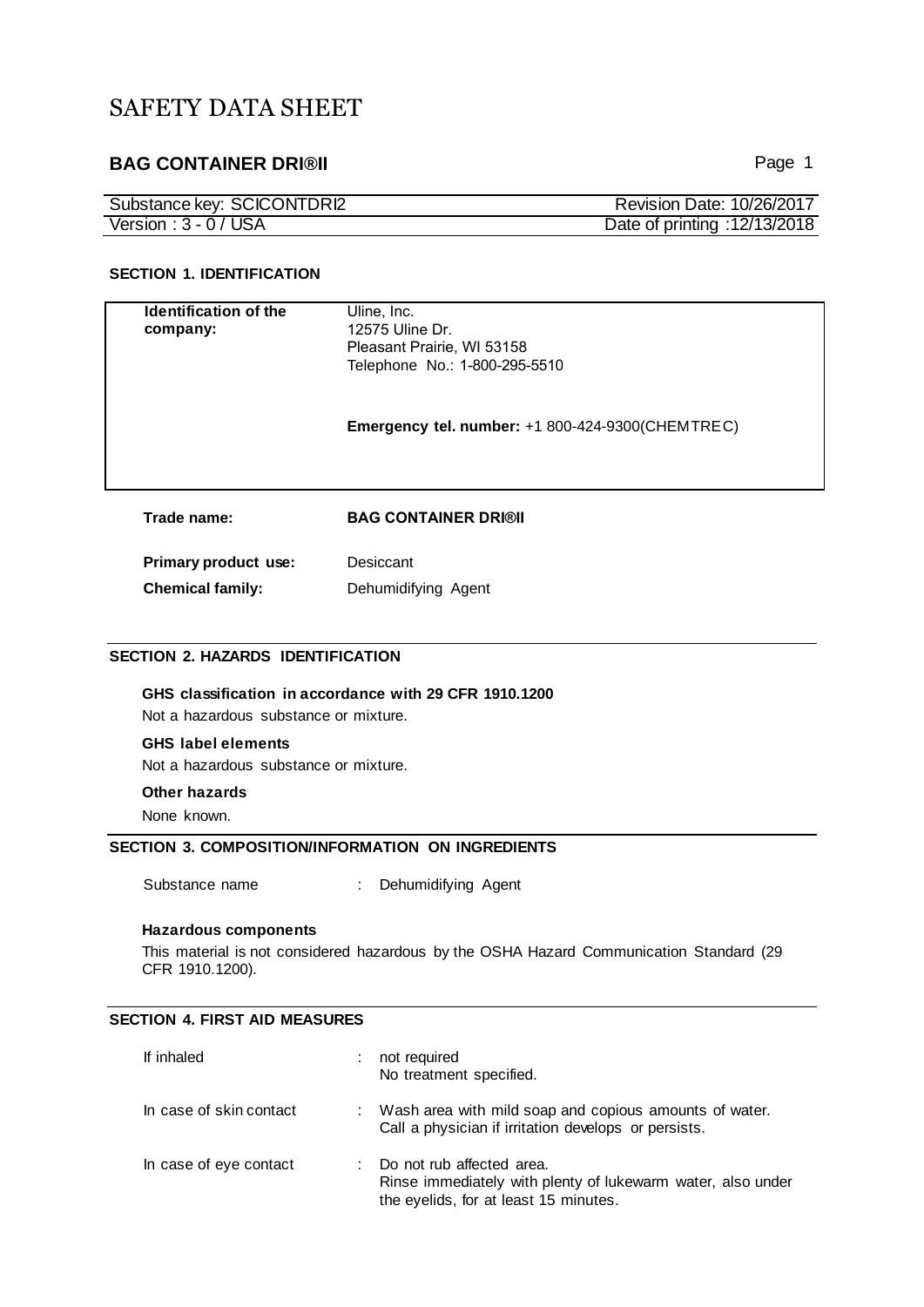## **BAG CONTAINER DRI®II Page 2**

| Substance key: SCICONTDRI2                                        | Revision Date: 10/26/2017                                                                                                                                          |
|-------------------------------------------------------------------|--------------------------------------------------------------------------------------------------------------------------------------------------------------------|
| Version: 3 - 0 / USA                                              | Date of printing : 12/13/2018                                                                                                                                      |
|                                                                   | Obtain medical attention.                                                                                                                                          |
| If swallowed                                                      | Normally not needed. If whole canisters or sachets are<br>ingested, call a physician or your local Poison Control Center<br>(1-800-222-1222 in the United States). |
| Most important symptoms<br>and effects, both acute and<br>delayed | The possible symptoms known are those derived from the<br>labelling (see section 2).<br>No additional symptoms are known.                                          |
| Notes to physician                                                | Treat symptomatically.                                                                                                                                             |

## **SECTION 5. FIREFIGHTING MEASURES**

| Suitable extinguishing media                                                | : Use extinguishing measures that are appropriate to local<br>circumstances and the surrounding environment.      |
|-----------------------------------------------------------------------------|-------------------------------------------------------------------------------------------------------------------|
| Unsuitable extinguishing<br>media                                           | : High volume water jet                                                                                           |
| Specific hazards during<br>firefighting                                     | None known.                                                                                                       |
|                                                                             | None known.                                                                                                       |
| Further information                                                         | : Wear full protective clothing and NIOSH/MSHA-approved<br>positive pressure, self-contained breathing apparatus. |
| Special protective equipment : Use breathing apparatus.<br>for firefighters |                                                                                                                   |

### **SECTION 6. ACCIDENTAL RELEASE MEASURES**

| Personal precautions,<br>protective equipment and<br>emergency procedures | : Wear personal protective equipment. Unprotected persons<br>must be kept away.<br>Wearing appropriate personal protective equipment, contain<br>spill and collect into a suitable container.<br>No special precautions required.<br>Refer to Section 8 for more information. |
|---------------------------------------------------------------------------|-------------------------------------------------------------------------------------------------------------------------------------------------------------------------------------------------------------------------------------------------------------------------------|
| Environmental precautions                                                 | : Do not allow uncontrolled discharge of product into the<br>environment.                                                                                                                                                                                                     |
| Methods and materials for<br>containment and cleaning up                  | : Take up mechanically and dispose of                                                                                                                                                                                                                                         |

#### **SECTION 7. HANDLING AND STORAGE**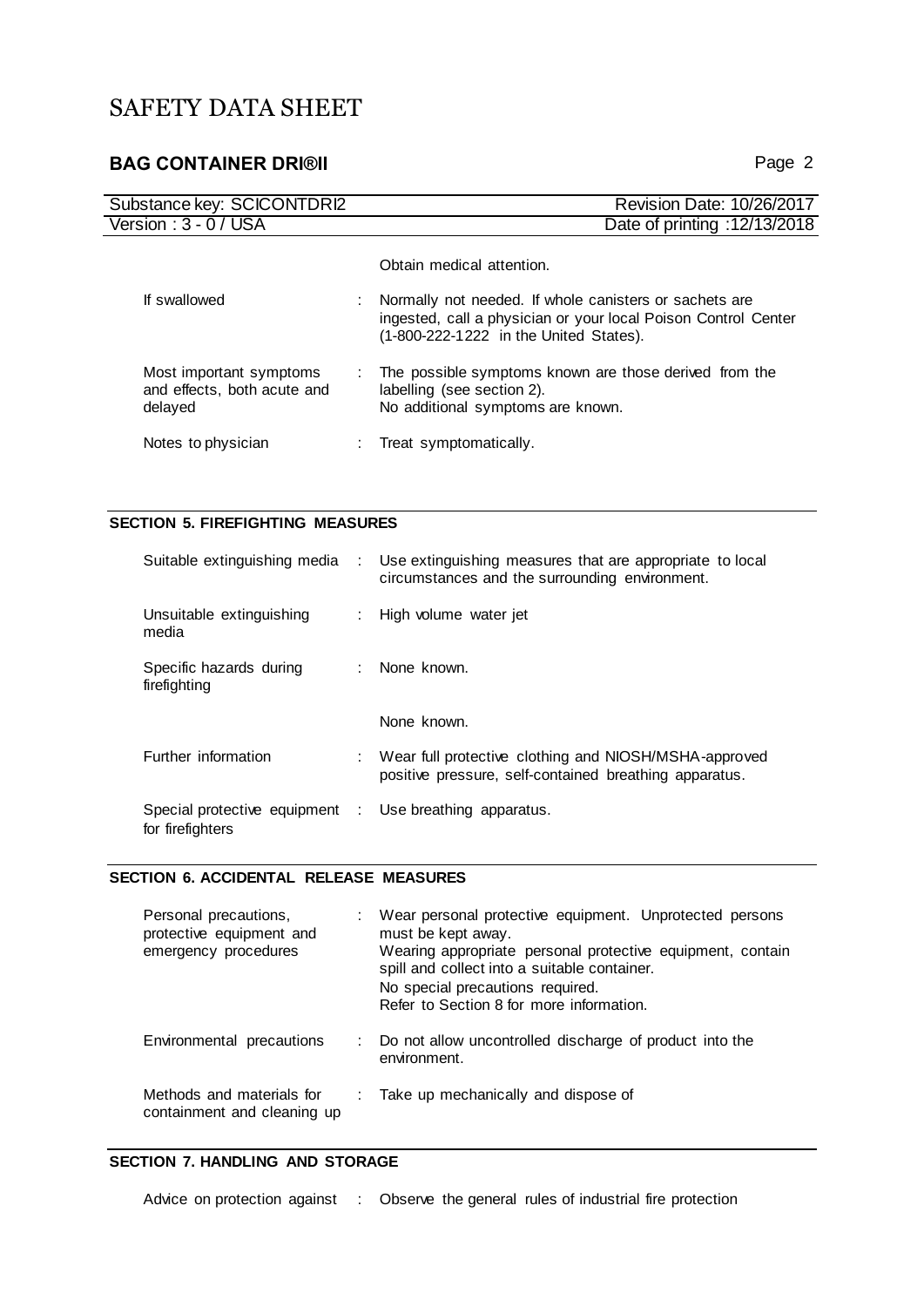## **BAG CONTAINER DRI®II Page 3**

| Substance key: SCICONTDRI2                       | Revision Date: 10/26/2017                                                                                                                                                                       |
|--------------------------------------------------|-------------------------------------------------------------------------------------------------------------------------------------------------------------------------------------------------|
| Version: 3 - 0 / USA                             | Date of printing : 12/13/2018                                                                                                                                                                   |
| fire and explosion                               |                                                                                                                                                                                                 |
| Advice on safe handling<br>÷                     | Handle in accordance with good industrial hygiene and safety<br>practice.                                                                                                                       |
| <b>Technical</b><br>measures/Precautions         | Store in a dry place.                                                                                                                                                                           |
| SECTION 8. EXPOSURE CONTROLS/PERSONAL PROTECTION |                                                                                                                                                                                                 |
| Components with workplace control parameters     |                                                                                                                                                                                                 |
| 5 mg/m3 for                                      | All inert or nuisance dusts, whether mineral, inorganic, or organic, not listed specifically by<br>substance name are covered by the Particulates Not Otherwise Regulated (PNOR) limit which is |
| mg/m3 (respirable)                               | respirable fraction and 15 mg/m3 for total dust. ACGIH exposure guidelines of less than 3                                                                                                       |
| otherwise<br>specified (PNOS).                   | and 10 mg/m3 (inhalable) have been established for particles (insoluble/poorly soluble) not                                                                                                     |
| <b>Engineering measures</b>                      | Good general ventilation should be sufficient to control<br>airbourne levels.                                                                                                                   |
| Personal protective equipment                    |                                                                                                                                                                                                 |
| Respiratory protection                           | When used and handled appropriately no special measures<br>are needed                                                                                                                           |

| Hand protection<br>Remarks | Impervious rubber such as neoprene, nitrile, natural rubber,<br>butyl rubber, PVC, or teflon. Gloves must be inspected prior<br>to use. Use proper glove removal technique (without<br>touching glove's outer surface) to avoid skin contact with<br>this product. Dispose of contaminated gloves after use in<br>accordance with applicable laws and good laboratory |
|----------------------------|-----------------------------------------------------------------------------------------------------------------------------------------------------------------------------------------------------------------------------------------------------------------------------------------------------------------------------------------------------------------------|
|                            | practices. Wash and dry hands.                                                                                                                                                                                                                                                                                                                                        |

| Eye protection           | : Follow facility guidelines in the absence of dusts.                                                                                                                                                       |
|--------------------------|-------------------------------------------------------------------------------------------------------------------------------------------------------------------------------------------------------------|
| Skin and body protection | : Wear protective clothing, including long sleeves and gloves,<br>to prevent skin contact.<br>Thoroughly wash clothing before reuse.<br>Use of proper hygiene practices in the workplace is<br>recommended. |
| Protective measures      | Observe the usual precautions for handling chemicals.                                                                                                                                                       |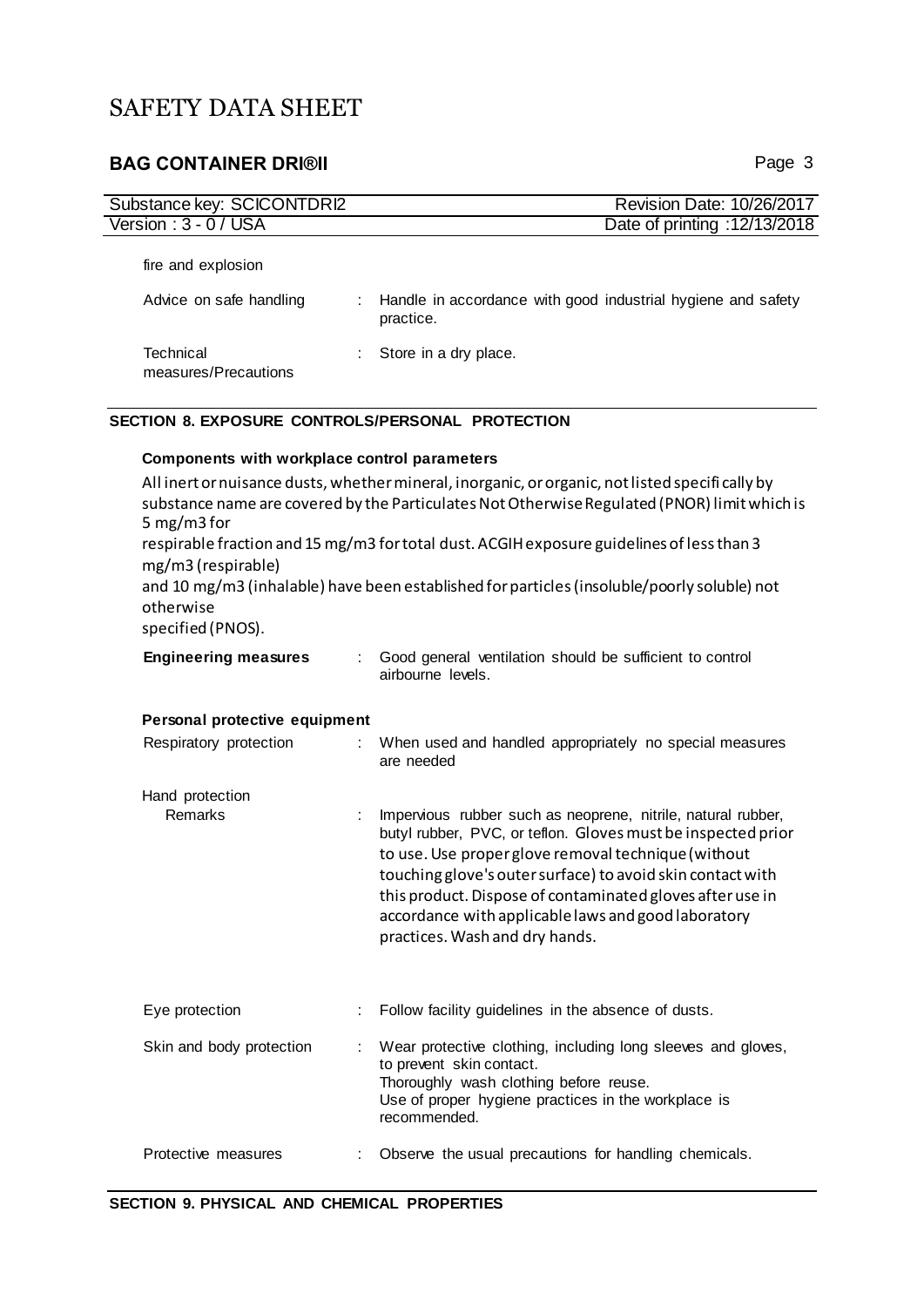## **BAG CONTAINER DRI®II** Page 4

| Substance key: SCICONTDRI2                          |   |                   | Revision Date: 10/26/2017     |
|-----------------------------------------------------|---|-------------------|-------------------------------|
| Version: 3 - 0 / USA                                |   |                   | Date of printing : 12/13/2018 |
| Appearance                                          |   | Solid form        |                               |
| Colour                                              |   | various           |                               |
| Odour                                               |   | none              |                               |
| Odour Threshold                                     |   | not available     |                               |
| pH                                                  |   | $7 - 9$           |                               |
| Melting point                                       |   | not determined    |                               |
| Boiling point                                       |   | not determined    |                               |
| Flash point                                         |   | does not flash    |                               |
| Evaporation rate                                    |   | not available     |                               |
| Flammability (solid, gas)                           | ÷ | not determined    |                               |
| Upper explosion limit / upper<br>flammability limit | ÷ | Not applicable    |                               |
| Lower explosion limit / Lower<br>flammability limit | ÷ | Not applicable    |                               |
| Vapour pressure                                     |   | not determined    |                               |
| Relative vapour density                             | ÷ | not determined    |                               |
| Density                                             |   | not determined    |                               |
| <b>Bulk density</b>                                 | ÷ | not determined    |                               |
| Solubility(ies)<br>Water solubility                 |   | soluble           |                               |
| Partition coefficient: n-<br>octanol/water          |   | no data available |                               |
| Auto-ignition temperature                           | ÷ | not determined    |                               |
| Decomposition temperature                           |   | no data available |                               |
| Viscosity<br>Viscosity, dynamic                     | ÷ | Not applicable    |                               |
| Viscosity, kinematic                                |   | Not applicable    |                               |

## **SECTION 10. STABILITY AND REACTIVITY**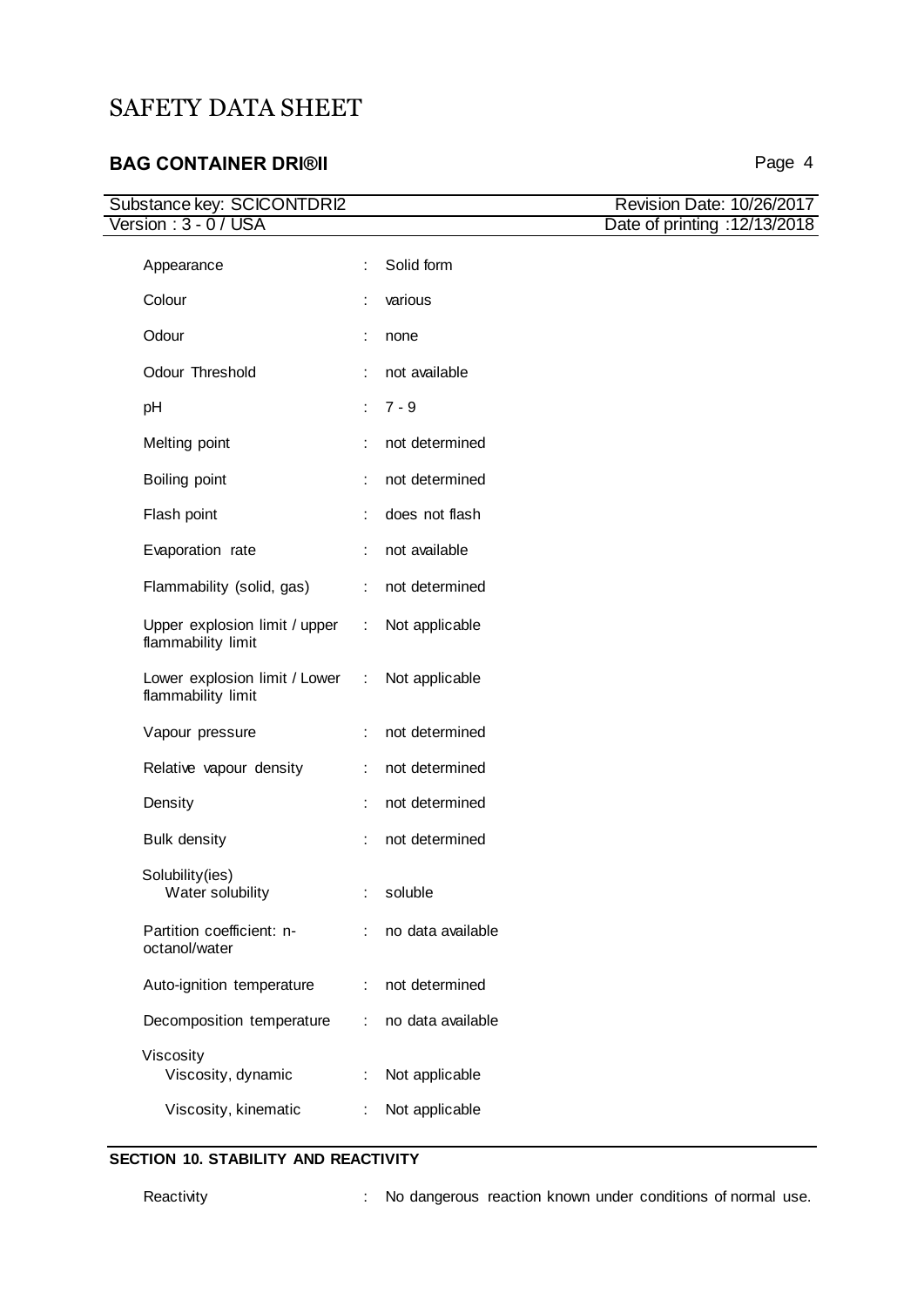## **BAG CONTAINER DRI®II Page 5**

| Substance key: SCICONTDRI2                              | Revision Date: 10/26/2017                                                                 |
|---------------------------------------------------------|-------------------------------------------------------------------------------------------|
| Version: 3 - 0 / USA                                    | Date of printing : 12/13/2018                                                             |
| Chemical stability                                      | Stable                                                                                    |
| Possibility of hazardous<br>reactions                   | When used and handled as intended, none.<br>÷                                             |
| Conditions to avoid                                     | None known.                                                                               |
| Hazardous decomposition<br>products                     | When used and handled as intended, none.<br>$\mathbb{Z}^n$                                |
| SECTION 11. TOXICOLOGICAL INFORMATION                   |                                                                                           |
|                                                         |                                                                                           |
| Information on likely routes of exposure<br>Eye contact |                                                                                           |
| Ingestion                                               |                                                                                           |
| <b>Acute toxicity</b>                                   |                                                                                           |
| Product:                                                |                                                                                           |
| Acute oral toxicity                                     | Remarks: no data available                                                                |
| Acute inhalation toxicity                               | Remarks: no data available<br>÷.                                                          |
| Acute dermal toxicity                                   | Remarks: no data available                                                                |
| Carcinogenicity                                         |                                                                                           |
| <b>IARC</b>                                             | Not listed                                                                                |
| <b>OSHA</b>                                             | Not listed                                                                                |
| <b>NTP</b>                                              | Not listed                                                                                |
| <b>Experience with human exposure</b>                   |                                                                                           |
| Product:                                                |                                                                                           |
| General Information                                     | ÷<br>The possible symptoms known are those derived from the<br>labelling (see section 2). |
| <b>Further information</b>                              |                                                                                           |
| Product:                                                |                                                                                           |
|                                                         | Remarks: Refer to Section 2 and Section 3 for the toxicological data of the components.   |
|                                                         |                                                                                           |

## **Ecotoxicity**

#### **Product:**

Toxicity to fish  $\qquad \qquad :$ 

Remarks: no data available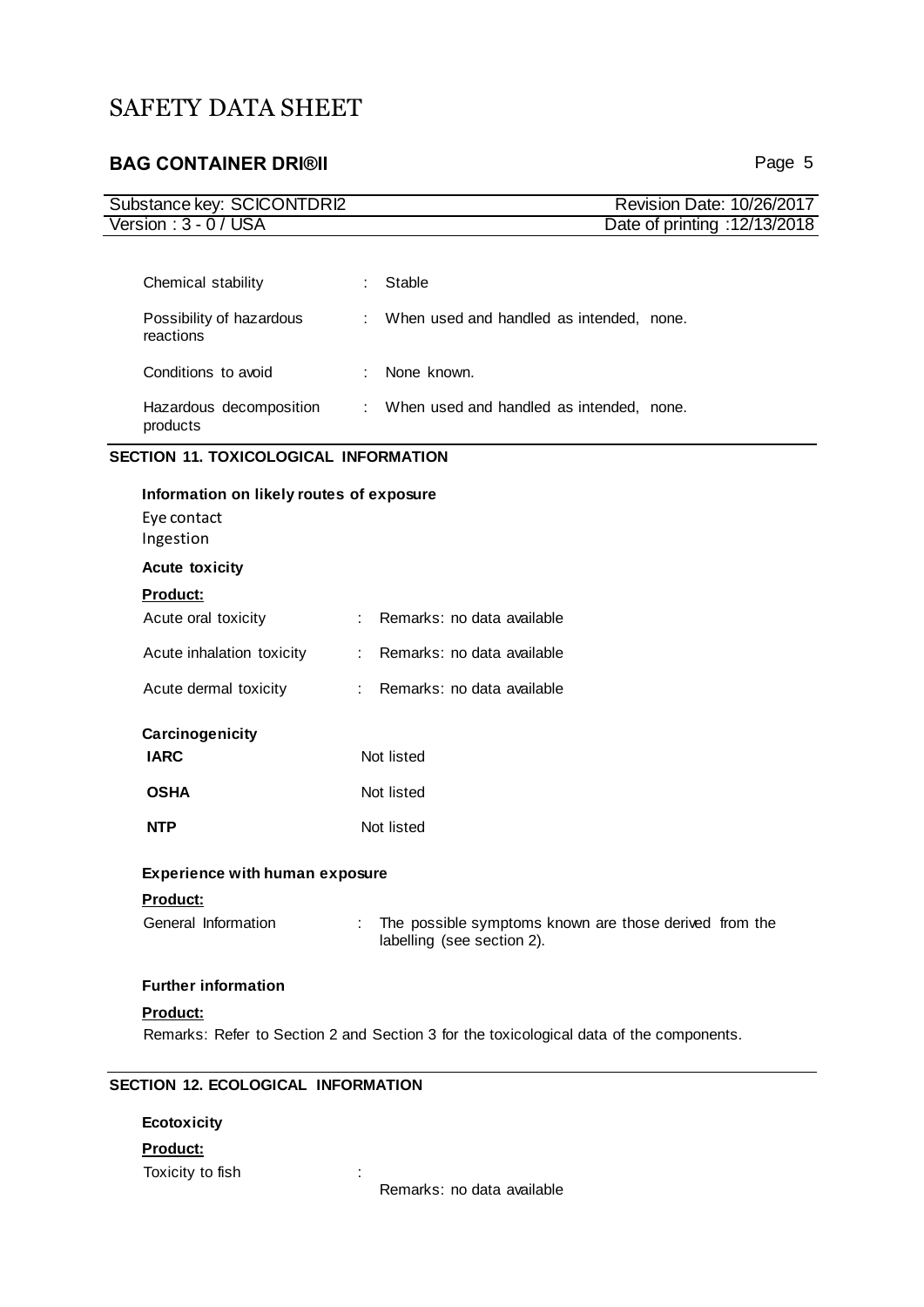## **BAG CONTAINER DRI®II Page 6**

| Substance key: SCICONTDRI2                               | Revision Date: 10/26/2017                                                                                                                                      |
|----------------------------------------------------------|----------------------------------------------------------------------------------------------------------------------------------------------------------------|
| Version: 3 - 0 / USA                                     | Date of printing : 12/13/2018                                                                                                                                  |
| Toxicity to daphnia and other :<br>aquatic invertebrates | Remarks: no data available                                                                                                                                     |
| Toxicity to algae                                        | Remarks: no data available                                                                                                                                     |
| Toxicity to microorganisms                               | $\therefore$ Remarks: no data available                                                                                                                        |
| Persistence and degradability                            |                                                                                                                                                                |
| no data available                                        |                                                                                                                                                                |
| <b>Bioaccumulative potential</b><br>no data available    |                                                                                                                                                                |
| Mobility in soil<br>no data available                    |                                                                                                                                                                |
| Other adverse effects                                    |                                                                                                                                                                |
| <b>Product:</b>                                          |                                                                                                                                                                |
| Additional ecological<br>information                     | According to experience and to the information currently<br>available, the product has no harmful effects on the<br>environment if used correctly as intended. |

#### **SECTION 13. DISPOSAL CONSIDERATIONS**

|  | Disposal methods |
|--|------------------|
|--|------------------|

| RCRA - Resource<br>Conservation and Recovery<br>Authorization Act |   | This product, if discarded as sold, is not a Federal RCRA<br>hazardous waste.<br>Processing, use or contamination of this product may change<br>the waste management options.<br>State and local disposal regulations may differ from federal<br>disposal regulations.                                                                            |
|-------------------------------------------------------------------|---|---------------------------------------------------------------------------------------------------------------------------------------------------------------------------------------------------------------------------------------------------------------------------------------------------------------------------------------------------|
| Waste Code                                                        |   | <b>NONE</b>                                                                                                                                                                                                                                                                                                                                       |
| Waste from residues                                               |   | The generator of the waste has the responsibility for proper<br>waste classification, transportation and disposal. Classify<br>waste under applicable State and local regulations.                                                                                                                                                                |
| Contaminated packaging                                            | ÷ | Contaminated packages or drums must be treated as waste,<br>and must be disposed of or treated for reuse/recycling in an<br>installation approved by Environmental Authorities according<br>to local regulations. The wastes generated from such<br>treatment of the packages must be processed in order to<br>avoid environmental contamination. |

### **SECTION 14. TRANSPORT INFORMATION**

| <b>DOT</b>  | not restricted |  |
|-------------|----------------|--|
| <b>IATA</b> | not restricted |  |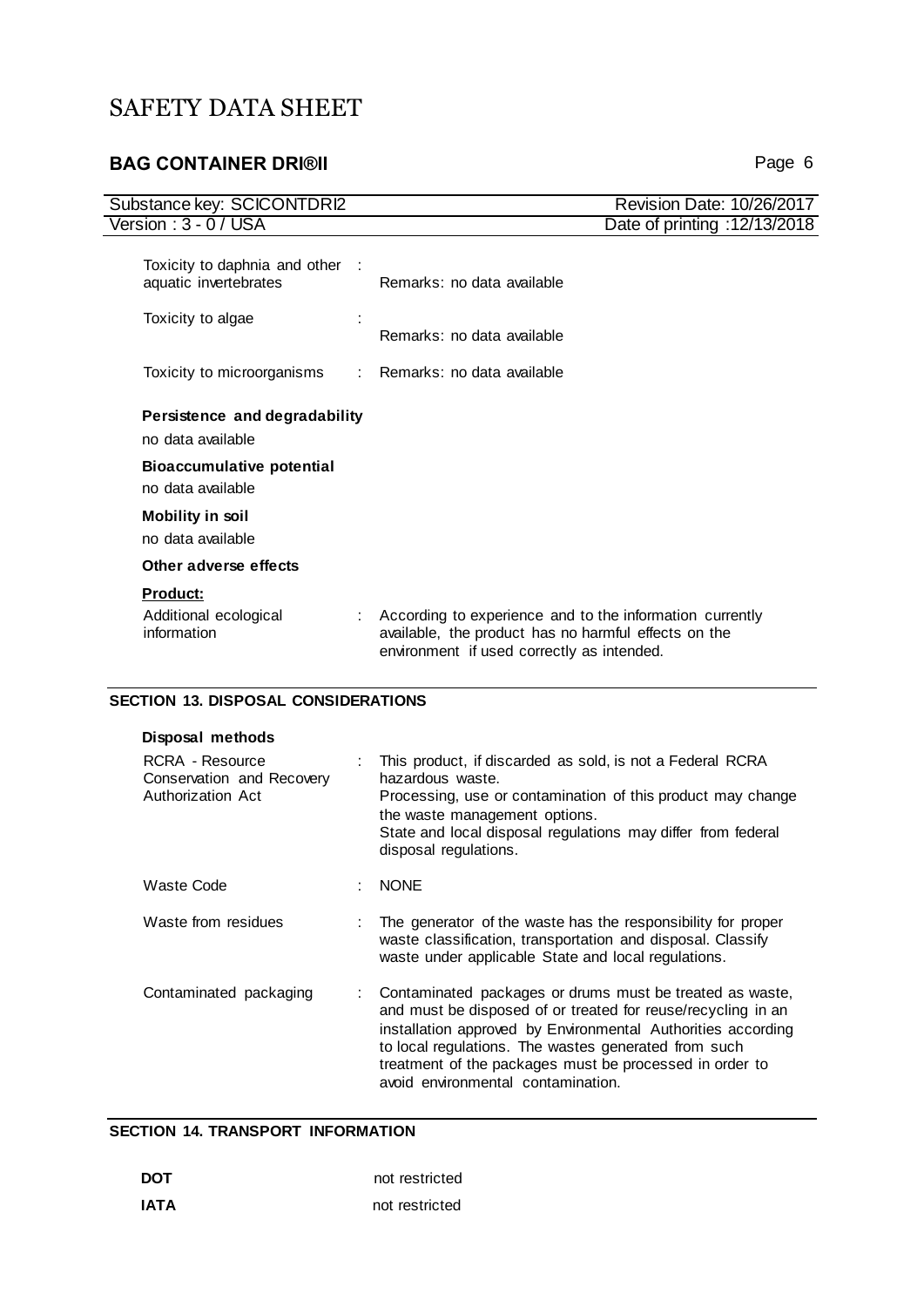## **BAG CONTAINER DRI®II Page 7**

| Substance key: SCICONTDRI2                                                |                                                                            | Revision Date: 10/26/2017                                                                                                  |  |  |
|---------------------------------------------------------------------------|----------------------------------------------------------------------------|----------------------------------------------------------------------------------------------------------------------------|--|--|
| Version: 3 - 0 / USA                                                      |                                                                            | Date of printing : 12/13/2018                                                                                              |  |  |
| <b>IMDG</b>                                                               | not restricted                                                             |                                                                                                                            |  |  |
| <b>SECTION 15. REGULATORY INFORMATION</b>                                 |                                                                            |                                                                                                                            |  |  |
| Act                                                                       |                                                                            | <b>EPCRA - Emergency Planning and Community Right-to-Know</b>                                                              |  |  |
| <b>CERCLA Reportable Quantity</b>                                         |                                                                            |                                                                                                                            |  |  |
| This material does not contain any components with a CERCLA RQ.           |                                                                            |                                                                                                                            |  |  |
| <b>SARA 304 Extremely Hazardous Substances Reportable Quantity</b>        |                                                                            |                                                                                                                            |  |  |
|                                                                           | This material does not contain any components with a section 304 EHS RQ.   |                                                                                                                            |  |  |
| SARA 311/312 Hazards                                                      | $\sim$<br>No SARA Hazards                                                  |                                                                                                                            |  |  |
| <b>SARA 313</b>                                                           | reporting requirements under 40 CFR 372.                                   | This product is not subject to SARA Title III Section 313                                                                  |  |  |
| <b>Clean Water Act</b>                                                    |                                                                            |                                                                                                                            |  |  |
|                                                                           | Contains no known priority pollutants at concentrations greater than 0.1%. |                                                                                                                            |  |  |
| The components of this product are reported in the following inventories: |                                                                            |                                                                                                                            |  |  |
| <b>TSCA</b>                                                               |                                                                            | All components of this product are listed or excluded from<br>listing on the United States Environmental Protection Agency |  |  |

Toxic Substances Control Act (TSCA) Inventory.

## **SECTION 16. OTHER INFORMATION**



#### **Full text of other abbreviations**

AICS - Australian Inventory of Chemical Substances; ASTM - American Society for the Testing of Materials; bw - Body weight; CERCLA - Comprehensive Environmental Response, Compensation, and Liability Act; CMR - Carcinogen, Mutagen or Reproductive Toxicant; DIN - Standard of the German Institute for Standardisation; DOT - Department of Transportation; DSL -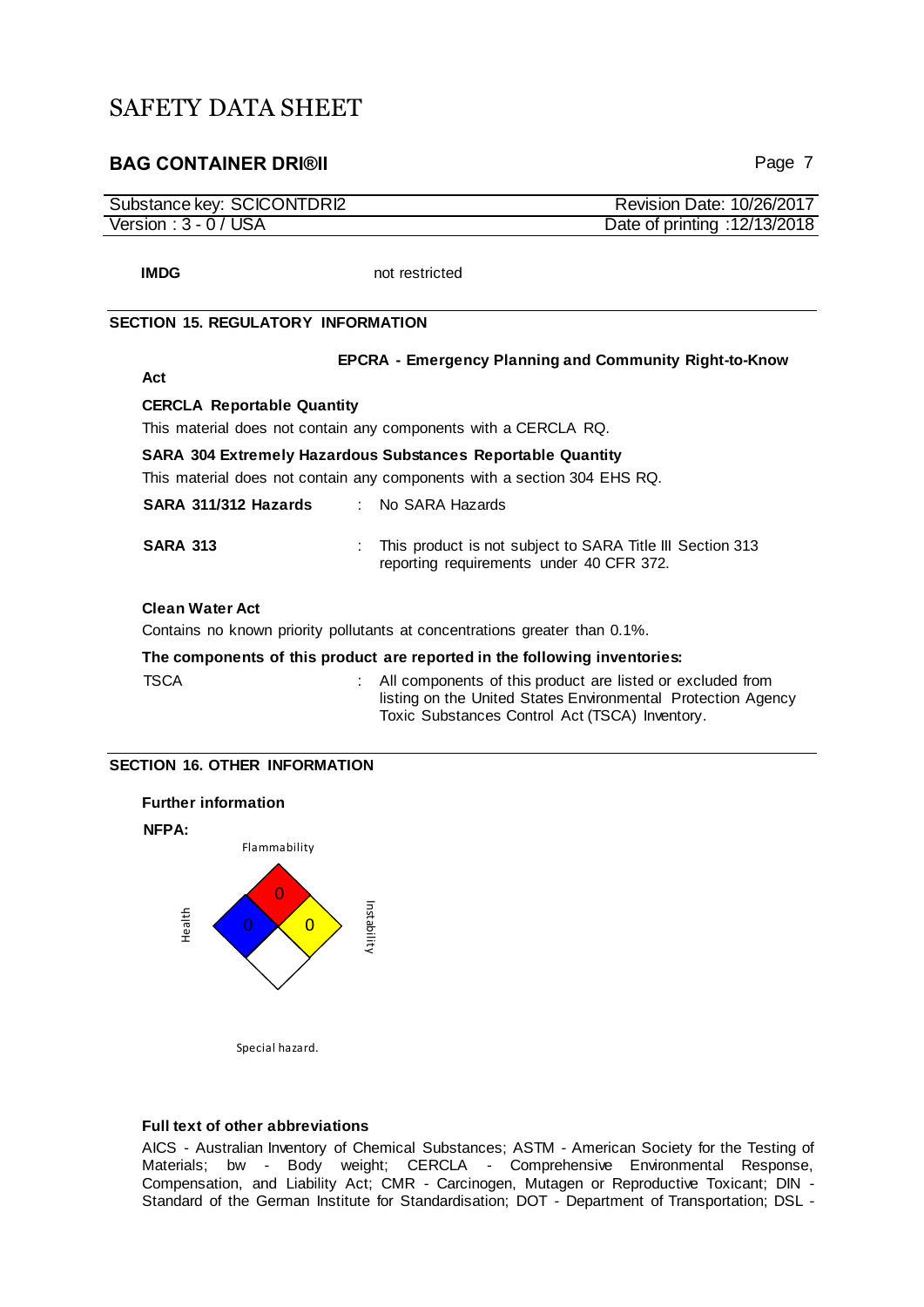### **BAG CONTAINER DRI®II** Page 8

| Substance key: SCICONTDRI2 | Revision Date: 10/26/2017     |
|----------------------------|-------------------------------|
| Version: 3 - 0 / USA       | Date of printing : 12/13/2018 |

Domestic Substances List (Canada); ECx - Concentration associated with x% response; EHS - Extremely Hazardous Substance; ELx - Loading rate associated with x% response; EmS - Emergency Schedule; ENCS - Existing and New Chemical Substances (Japan); ErCx - Concentration associated with x% growth rate response; ERG - Emergency Response Guide; GHS - Globally Harmonized System; GLP - Good Laboratory Practice; HMIS - Hazardous Materials Identification System; IARC - International Agency for Research on Cancer; IATA - International Air Transport Association; IBC - International Code for the Construction and Equipment of Ships carrying Dangerous Chemicals in Bulk; IC50 - Half maximal inhibitory concentration; ICAO - International Civil Aviation Organization; IECSC - Inventory of Existing Chemical Substances in China; IMDG - International Maritime Dangerous Goods; IMO - International Maritime Organization; ISHL - Industrial Safety and Health Law (Japan); ISO - International Organisation for Standardization; KECI - Korea Existing Chemicals Inventory; LC50 - Lethal Concentration to 50 % of a test population; LD50 - Lethal Dose to 50% of a test population (Median Lethal Dose); MARPOL - International Convention for the Prevention of Pollution from Ships; MSHA - Mine Safety and Health Administration; n.o.s. - Not Otherwise Specified; NFPA - National Fire Protection Association; NO(A)EC - No Observed (Adverse) Effect Concentration; NO(A)EL - No Observed (Adverse) Effect Level; NOELR - No Observable Effect Loading Rate; NTP - National Toxicology Program; NZIoC - New Zealand Inventory of Chemicals; OECD - Organization for Economic Co-operation and Development; OPPTS - Office of Chemical Safety and Pollution Prevention; PBT - Persistent, Bioaccumulative and Toxic substance; PICCS - Philippines Inventory of Chemicals and Chemical Substances; (Q)SAR - (Quantitative) Structure Activity Relationship; RCRA - Resource Conservation and Recovery Act; REACH - Regulation (EC) No 1907/2006 of the European Parliament and of the Council concerning the Registration, Evaluation, Authorisation and Restriction of Chemicals; RQ - Reportable Quantity; SADT - Self-Accelerating Decomposition Temperature; SARA - Superfund Amendments and Reauthorization Act; SDS - Safety Data Sheet; TCSI - Taiwan Chemical Substance Inventory; TSCA - Toxic Substances Control Act (United States); UN - United Nations; UNRTDG - United Nations Recommendations on the Transport of Dangerous Goods; vPvB - Very Persistent and Very **Bioaccumulative** 

Observe national and local legal requirements

Revision Date : 10/26/2017

This information corresponds to the present state of our knowledge and is intended as a general description of our products and their possible applications. Clariant makes no warranties, express or implied, as to the information's accuracy, adequacy, sufficiency or freedom from defect and assumes no liability in connection with any use of this information. Any user of this product is responsible for determining the suitability of Clariant's products for its particular application. NO EXPRESS OR IMPLIED WARRANTY IS MADE OF THE MERCHANTABILITY, SUITABILITY, FITNESS FOR A PARTICULAR PURPOSE OR OTHERWISE OF ANY PRODUCT OR SERVICE. Nothing included in this information waives any of Clariant's General Terms and Conditions of Sale, which control unless it agrees otherwise in writing. Any existing intellectual/industrial property rights must be observed. Due to possible changes in our products and applicable national and international regulations and laws, the status of our products could change. Material Safety Data Sheets providing safety precautions, that should be observed when handling or storing Clariant products, are available upon request and are provided in compliance with applicable law. You should obtain and review the applicable Material Safety Data Sheet information before handling any of these products. For additional information, please contact Clariant.

US / EN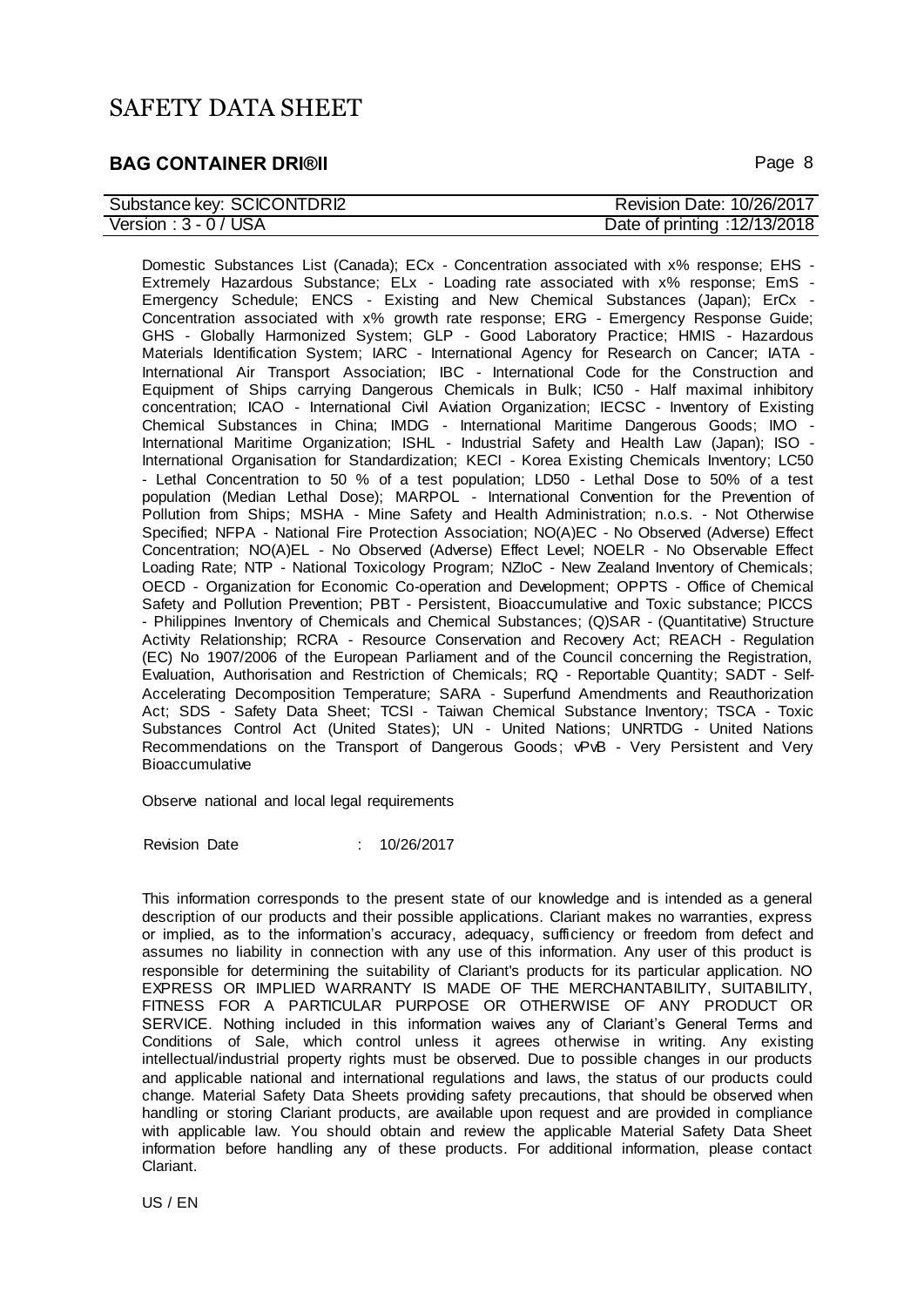## **BAG CONTAINER DRI®II Page 9**

| Substance key: SCICONTDRI2 | Revision Date: 10/26/2017     |
|----------------------------|-------------------------------|
| Version: 3 - 0 / USA       | Date of printing : 12/13/2018 |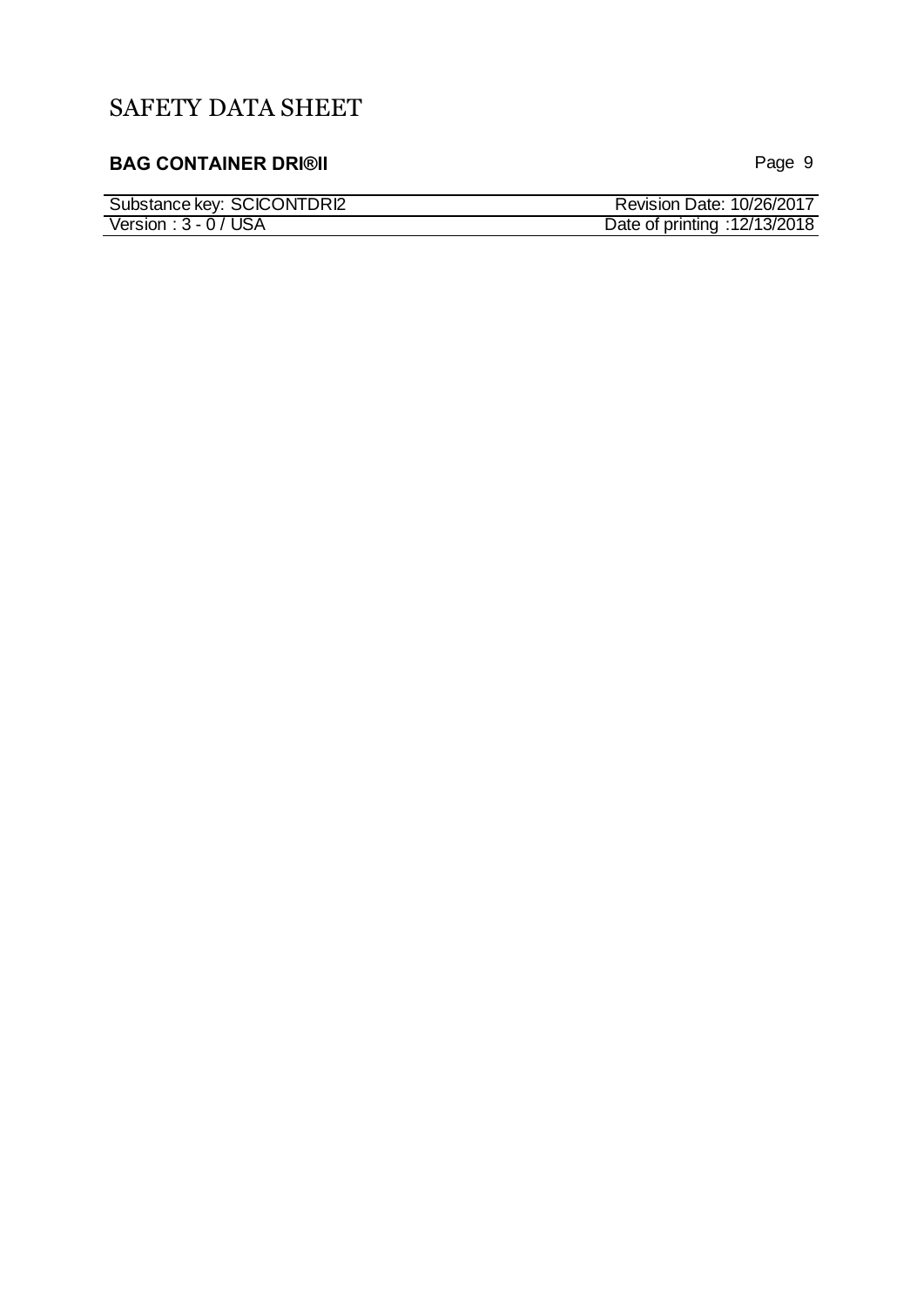## **BAG CONTAINER DRI®II** Página 1

| Código del material: SCICONTDRI2 | Ultima revisión: 29.11.2018    |
|----------------------------------|--------------------------------|
| Versión: 1 - 1 / MEX             | Fecha de impresión: 11/29/2018 |

#### **SECCIÓN 1. IDENTIFICACIÓN DEL PRODUCTO Y DE LA COMPAÑÍA**

| Nombre comercial:                                                     | <b>BAG CONTAINER DRIGIL</b>                                               |
|-----------------------------------------------------------------------|---------------------------------------------------------------------------|
| Uso recomendado:<br>Nombre del fabricante o importador:<br>Domicilio: | Desecante<br>Uline, Inc.<br>12575 Uline Dr.<br>Pleasant Prairie, WI 53158 |
| Nombre o razón social de quien elabora HDS:                           |                                                                           |
| Tel. en caso de emergencia:                                           | 1-800-295-5510                                                            |
| Tel. de emergencias en transporte (SETIQ):                            | 1800-424-9300(CHEMTREC)                                                   |

### **SECCIÓN 2. IDENTIFICACIÓN DE LOS PELIGROS**

#### **Clasificación SGA**

No es una sustancia o mezcla peligrosa.

#### **Elementos de etiquetado GHS**

No es una sustancia o mezcla peligrosa.

#### **Otros peligros**

Ninguna conocida.

#### **SECCIÓN 3. COMPOSICIÓN/INFORMACIÓN SOBRE LOS COMPONENTES**

Nombre de la sustancia : Agente de deshumidificación

#### **Componentes peligrosos**

No contiene ingredientes peligrosos

#### **SECCIÓN 4. PRIMEROS AUXILIOS**

| Si es inhalado                                         |    | : No se requieren precauciones especiales.                                                                                                  |
|--------------------------------------------------------|----|---------------------------------------------------------------------------------------------------------------------------------------------|
| En caso de contacto con la<br>piel                     |    | : Lavar con agua y jabón.<br>Si los síntomas persisten consultar a un médico.                                                               |
| En caso de contacto con los<br><b>OjOS</b>             | ÷. | No restregarse los ojos; lavarlos en seguida a fondo con agua<br>abundante.<br>Consulte al médico.                                          |
| Por ingestión                                          |    | : En caso de ingestión, lavar la boca con abundante agua.<br>Llevar al paciente al médico, centro asistencial o llamar a una<br>ambulancia. |
| Principales síntomas y<br>efectos, agudos y retardados |    | Ninguna conocida.                                                                                                                           |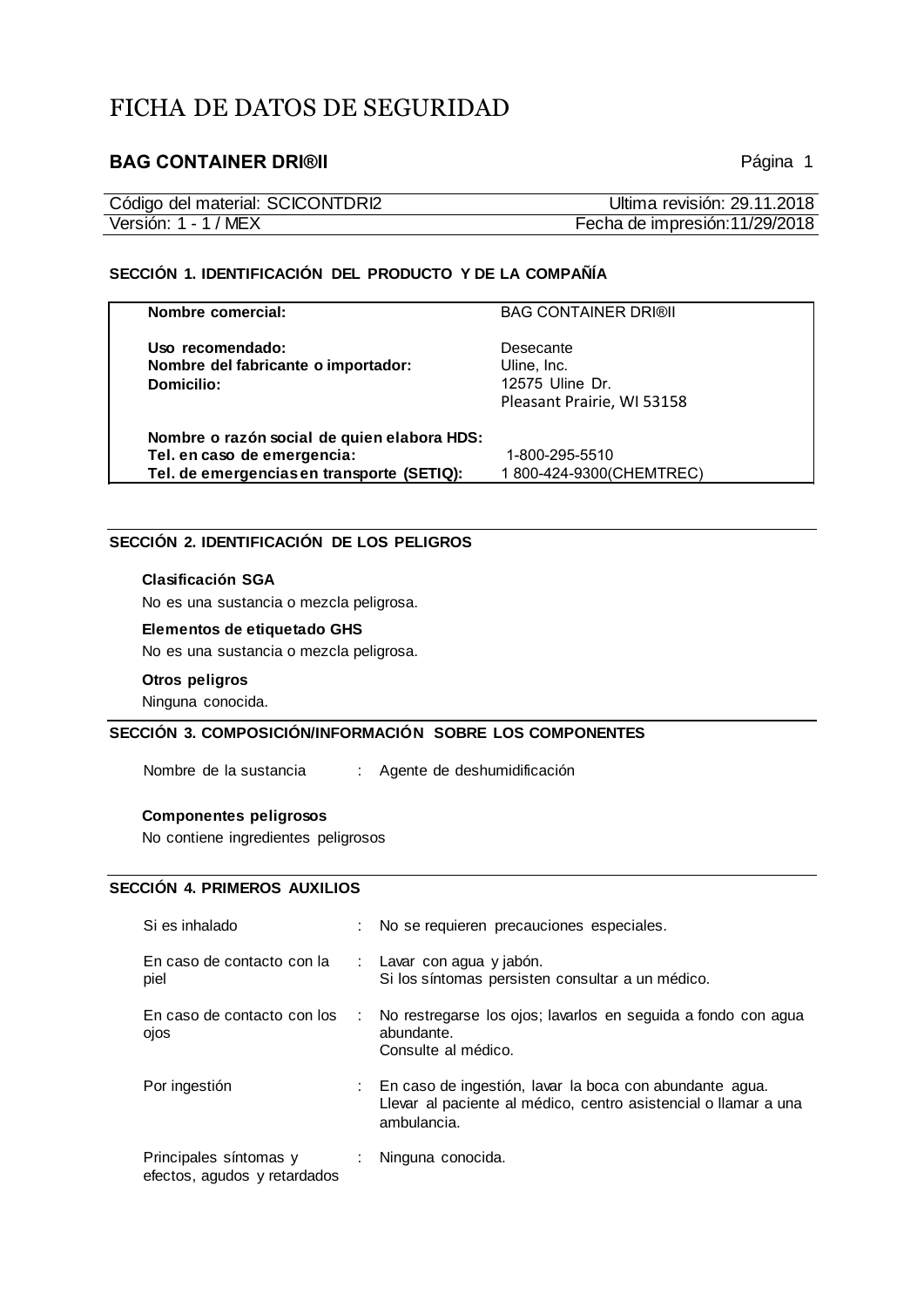## **BAG CONTAINER DRI®II** *Página 2*

| Código del material: SCICONTDRI2 | Ultima revisión: 29.11.2018    |
|----------------------------------|--------------------------------|
| Versión: 1 - 1 / MEX             | Fecha de impresión: 11/29/2018 |
|                                  |                                |

Notas para el médico : Tratar sintomáticamente.

#### **SECCIÓN 5. MEDIDAS DE LUCHA CONTRA INCENDIOS**

| Medios de extinción<br>apropiados                                              | : Usar medidas de extinción que sean apropiadas a las<br>circunstancias del local y a sus alrededores. |
|--------------------------------------------------------------------------------|--------------------------------------------------------------------------------------------------------|
| Medios de extinción no<br>apropiados                                           | Chorro de agua de gran volumen                                                                         |
| Peligros específicos en la<br>lucha contra incendios                           | Ninguna conocida.                                                                                      |
|                                                                                | Ninguna conocida.                                                                                      |
| Equipo de protección<br>especial para el personal de<br>lucha contra incendios | Usar equipo respiratorio autónomo.                                                                     |

### **SECCIÓN 6. MEDIDAS EN CASO DE VERTIDO ACCIDENTAL**

| Precauciones personales,<br>equipo de protección y<br>procedimientos de<br>emergencia |    | Llevar equipo de protección. Impedir que se acerquen<br>personas no protegidas. |
|---------------------------------------------------------------------------------------|----|---------------------------------------------------------------------------------|
| Precauciones relativas al<br>medio ambiente                                           |    | No permita la descarga incontrolada de productos al medio<br>ambiente.          |
| Métodos y material de<br>contención y de limpieza                                     | ÷. | Recoger con medios mecánicos y eliminar de forma<br>reglamentaria.              |

### **SECCIÓN 7. MANIPULACIÓN Y ALMACENAMIENTO**

| Indicaciones para la<br>protección contra incendio y<br>explosión | : Tener en cuenta las normas generales de protección<br>preventiva contra incendios en instalaciones industriales.                                                        |
|-------------------------------------------------------------------|---------------------------------------------------------------------------------------------------------------------------------------------------------------------------|
| Consejos para una<br>manipulación segura                          | : Evítese la formación de polvo.<br>Sistema eficaz de ventilación por extracción                                                                                          |
| Medidas<br>técnicas/Precauciones                                  | Mantener los envases herméticamente cerrados en un lugar<br>fresco y bien ventilado.<br>Manténgase el recipiente bien cerrado.<br>Manténgase el recipiente en lugar seco. |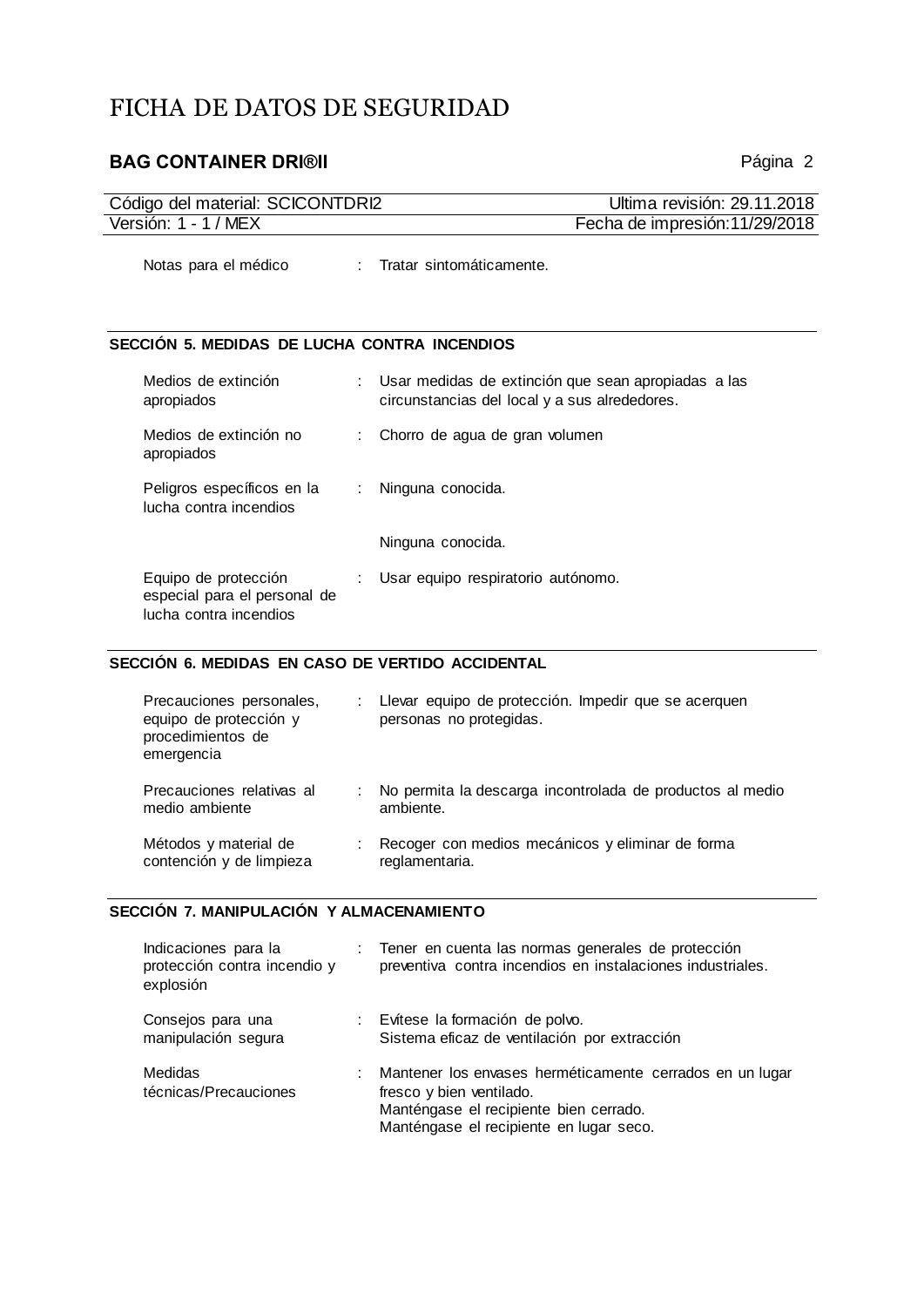## **BAG CONTAINER DRI®II** Página 3

| Código del material: SCICONTDRI2 | Ultima revisión: 29.11.2018    |
|----------------------------------|--------------------------------|
| Versión: 1 - 1 / MEX             | Fecha de impresión: 11/29/2018 |

#### **SECCIÓN 8. CONTROLES DE EXPOSICIÓN/ PROTECCIÓN INDIVIDUAL**

#### **Componentes con valores límite ambientales de exposición profesional.**

Todo polvo inerte o molesto ya sea mineral, inorgánico u orgánico y no listados específicamente por su nombre de sustancia, están cubiertos por Particulates Not Otherwise Regulated (PNOR) cuyo límite es de 5 mg/m3 para la fracción respirable y 15 mg/m3 para el polvo total. Se han establecido Directrices de exposición ACGIH de menos de 3 mg/m3 (respirable) y de 10 mg/m3 (inhalable) para Particulates (insolubles / poco solubles) Not Otherwise Specified (PNOS). No contiene sustancias con valores límites de exposición profesional.

| Medidas de ingeniería                          |    | Una buena ventilación general debería ser suficiente para<br>controlar los niveles de concentración en el aire.                    |
|------------------------------------------------|----|------------------------------------------------------------------------------------------------------------------------------------|
| Protección personal<br>Protección respiratoria |    | ninguno bajo el uso normal                                                                                                         |
| Protección de las manos<br>Observaciones       |    | Guantes de Neopreno Guantes de caucho nitrílico goma<br>butílica                                                                   |
| Protección de los ojos                         |    | Gafas de seguridad                                                                                                                 |
| Protección de la piel y del<br>cuerpo          | t. | Ropa de trabajo<br>Botas de PVC - según sean las operaciones, considerar el<br>uso de botas de PVC con puntera reforzada en acero. |
| Medidas de protección                          | ÷  | Observar las medidas de precaución habituales en la<br>manipulación de productos químicos.                                         |

#### **SECCIÓN 9. PROPIEDADES FÍSICAS Y QUÍMICAS**

| Aspecto                      |                    | Forma sólida   |
|------------------------------|--------------------|----------------|
| Color                        | t.                 | varios         |
| Olor                         | t.                 | ninguno(a)     |
| Umbral olfativo              | t.                 | No disponible  |
| рH                           |                    | $: 7 - 9$      |
| Punto de fusión              | <b>Participant</b> | no determinado |
| Punto de ebullición          | × 1                | no determinado |
| Punto de inflamación         |                    | no se inflama  |
| Tasa de evaporación          | t.                 | No disponible  |
| Inflamabilidad (sólido, gas) | t.                 | no determinado |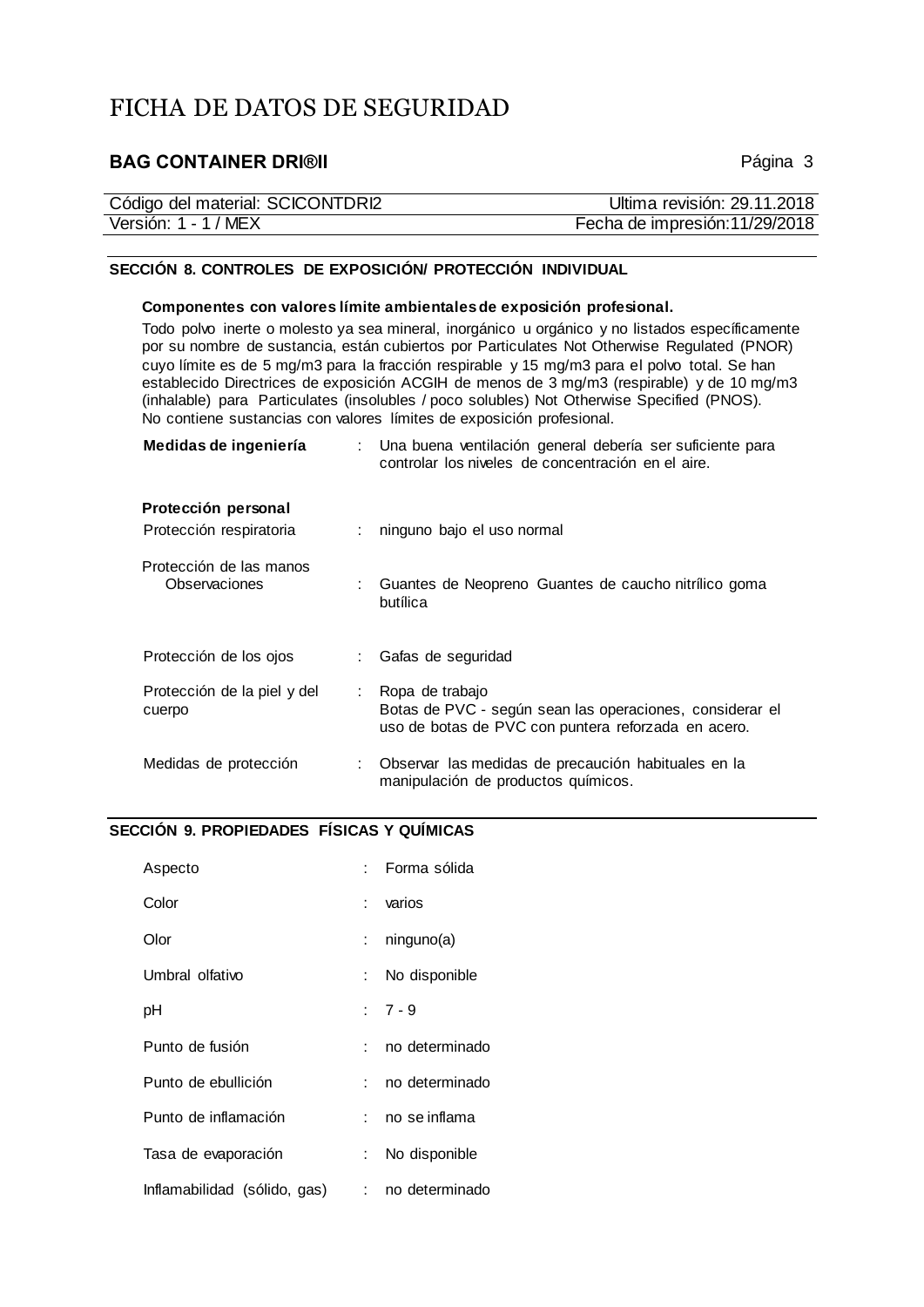## **BAG CONTAINER DRI®II** Página 4

| Código del material: SCICONTDRI2 | Ultima revisión: 29.11.2018    |
|----------------------------------|--------------------------------|
| Versión: 1 - 1 / MEX             | Fecha de impresión: 11/29/2018 |

| Límite superior de<br>explosividad / Limites de<br>inflamabilidad superior  |                           | No aplicable          |
|-----------------------------------------------------------------------------|---------------------------|-----------------------|
| Límites inferior de<br>explosividad / Límites de<br>inflamabilidad inferior |                           | No aplicable          |
| Presión de vapor                                                            |                           | no determinado        |
| Densidad relativa del vapor                                                 | t.                        | no determinado        |
| Densidad                                                                    |                           | no determinado        |
| Densidad aparente                                                           |                           | no determinado        |
| Solubilidad(es)<br>Solubilidad en agua                                      | $\mathbb{R}^{\mathbb{Z}}$ | soluble               |
| Coeficiente de reparto n-<br>octanol/agua                                   | t.                        | sin datos disponibles |
| Temperatura de auto-<br>inflamación                                         | t.                        | no determinado        |
| Temperatura de<br>descomposición                                            | t.                        | sin datos disponibles |
| Viscosidad<br>Viscosidad, dinámica                                          | t.                        | No aplicable          |
| Viscosidad, cinemática                                                      |                           | No aplicable          |

## **SECCIÓN 10. ESTABILIDAD Y REACTIVIDAD**

| Estabilidad química                        | Estable                                                      |
|--------------------------------------------|--------------------------------------------------------------|
| Posibilidad de reacciones<br>peligrosas    | Siguiendo la utilización y manipulación prescritas, ninguno. |
| Condiciones que deben<br>evitarse          | Ninguna conocida.                                            |
| Productos de descomposición:<br>peligrosos | Siguiendo la utilización y manipulación prescritas, ninguno. |

## **SECCIÓN 11. INFORMACIÓN TOXICOLÓGICA**

## **Toxicidad aguda**

#### **Producto:**

| Toxicidad oral aguda |  | Observaciones: sin datos disponibles |  |  |
|----------------------|--|--------------------------------------|--|--|
|----------------------|--|--------------------------------------|--|--|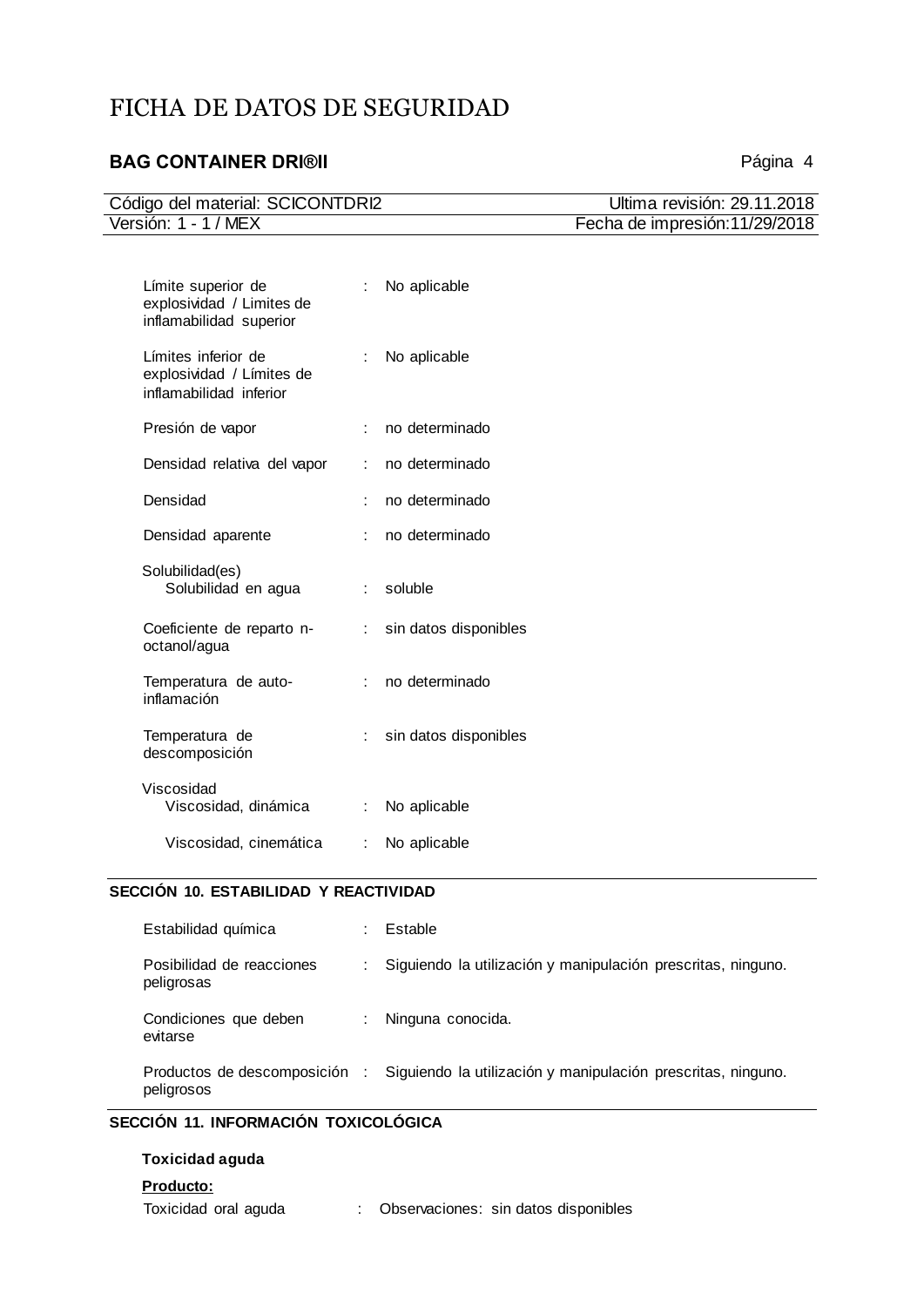### **BAG CONTAINER DRI®II** Página 5

| Código del material: SCICONTDRI2  | Ultima revisión: 29.11.2018                                                                  |
|-----------------------------------|----------------------------------------------------------------------------------------------|
| Versión: 1 - 1 / MEX              | Fecha de impresión: 11/29/2018                                                               |
|                                   |                                                                                              |
| Toxicidad aguda por<br>inhalación | Observaciones: sin datos disponibles                                                         |
| Toxicidad cutánea aguda           | : Observaciones: sin datos disponibles                                                       |
| Otros datos                       |                                                                                              |
| Producto:                         |                                                                                              |
|                                   | Observaciones: Consulte las secciones 2 y 3 para los datos toxicológicos de los componentes. |
|                                   |                                                                                              |
| SECCIÓN 12. INFORMACIÓN ECOLÓGICA |                                                                                              |
|                                   |                                                                                              |

#### **Ecotoxicidad Producto:**

| r i vuutiv.                                                   |                                      |
|---------------------------------------------------------------|--------------------------------------|
| Toxicidad para los peces                                      | Observaciones: sin datos disponibles |
| Toxicidad para las dafnias y<br>otros invertebrados acuáticos | Observaciones: sin datos disponibles |
| Toxicidad para las algas                                      | Observaciones: sin datos disponibles |
| Toxicidad para los<br>microorganismos                         | Observaciones: sin datos disponibles |
|                                                               |                                      |

## **Persistencia y degradabilidad**

sin datos disponibles

#### **Potencial de bioacumulación**

sin datos disponibles

#### **Movilidad en el suelo**

sin datos disponibles

#### **Otros efectos adversos**

sin datos disponibles

### **SECCIÓN 13. CONSIDERACIONES RELATIVAS A LA ELIMINACIÓN**

| Métodos de eliminación. |                                                                                                                                                                                                                                                    |
|-------------------------|----------------------------------------------------------------------------------------------------------------------------------------------------------------------------------------------------------------------------------------------------|
| <b>Residuos</b>         | : Si no es posible el reciclaje, realizar la eliminación conforme a<br>las leyes y prescripciones sobre eliminación de basura<br>contaminadora del medio ambiente locales vigentes<br>(información obligatoria de las autoridades)                 |
| Envases contaminados    | Los envases o embalajes contaminados deben ser tratados<br>como un residuo y deben ser eliminados o tratados, para su<br>neutralización / reciclado de acuerdo con las normas locales<br>vigentes en instalaciones autorizadas por las autoridades |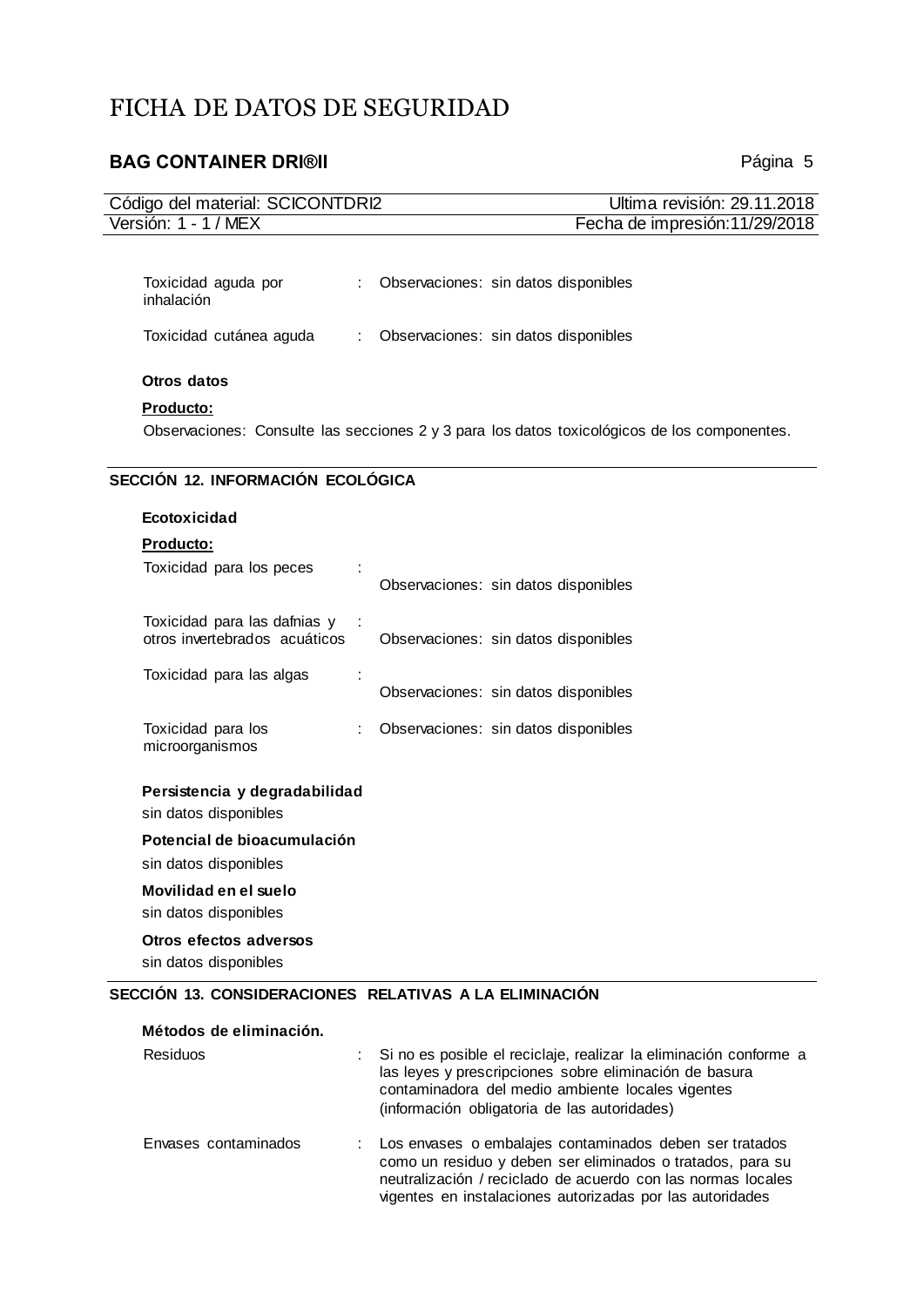#### **BAG CONTAINER DRI®II** Página 6

Código del material: SCICONTDRI2 Ultima revisión: 29.11.2018 Versión: 1 - 1 / MEX Fecha de impresión: 11/29/2018

> medioambientales. Los residuos generados por el tratamiento de los embalajes deben ser procesados a fin de evitar la contaminación del medio ambiente.

### **SECCIÓN 14. INFORMACIÓN RELATIVA AL TRANSPORTE**

| SCT   | Mercancías no peligrosas |
|-------|--------------------------|
| IATA  | Mercancías no peligrosas |
| IMDG. | Mercancías no peligrosas |

**Transporte a granel con arreglo al anexo II del Convenio Marpol 73/78 y del Código IBC** No aplicable al producto suministrado.

#### **SECCIÓN 15. INFORMACIÓN REGLAMENTARIA**

#### **Reglamentación y legislación en materia de seguridad, salud y medio ambiente específicas para la sustancia o la mezcla**

Ley Federal para el Control de Precursores Quimicos, : No aplicable Productos Quimicos Esenciales y Maquinas para Elaborar Capsulas, Tabletas y / o Comprimidos.

#### **SECCIÓN 16. OTRA INFORMACIÓN**

#### **Texto completo de otras abreviaturas**

AICS - Inventario Australiano de Sustancias Químicas; ANTT - Agencia Nacional de Transporte Terrestre de Brasil; ASTM - Sociedad Estadounidense para la Prueba de Materiales; bw - Peso corporal; CMR - Carcinógeno, mutágeno o tóxico para la reproducción; CPR - Regulación para productos controlados; DIN - Norma del Instituto Alemán para la Normalización; DSL - Lista Nacional de Sustancias (Canadá); ECx - Concentración asociada con respuesta x%; ELx - Tasa de carga asociada con respuesta x%; EmS - Procedimiento de emergencia; ENCS - Sustancias Químicas Existentes y Nuevas (Japón); ErCx - Concentración asociada con respuesta de tasa de crecimiento x%; ERG - Guía de respuesta ante emergencias; GHS - Sistema Globalmente Armonizado; GLP - Buena práctica de laboratorio; IARC - Agencia Internacional para la investigación del cáncer; IATA - Asociación Internacional de Transporte Aéreo; IBC - Código internacional para la construcción y equipamiento de Embarcaciones que transportan químicos peligros a granel; IC50 - Concentración inhibitoria máxima media; ICAO - Organización Internacional de Aviación Civil; IECSC - Inventario de Sustancias Químicas en China; IMDG - Código Marítimo Internacional de Mercancías Peligrosas; IMO - Organización Marítima Internacional; ISHL - Ley de Seguridad e Higiene Industrial (Japón); ISO - Organización Internacional para la Normalización; KECI - Inventario de Químicos Existentes de Corea; LC50 - Concentración letal para 50% de una población de prueba; LD50 - Dosis letal para 50% de una población de prueba (Dosis letal mediana); MARPOL - Convenio Internacional para prevenir la Contaminación en el mar por los buques; n.o.s. - N.E.P.: No especificado en otra parte; Nch - Norma chilena; NO(A)EC - Concentración de efecto (adverso) no observable; NO(A)EL - Nivel de efecto (adverso) no observable; NOELR - Tasa de carga de efecto no observable; NOM - Norma Oficial Mexicana; NTP - Programa Toxicológico Nacional; NZIoC - Inventario de Químicos de Nueva Zelanda; OECD - Organización para la Cooperación y el Desarrollo Económico; OPPTS - Oficina para la Seguridad Química y Prevención de Contaminación; PBT - Sustancia persistente,